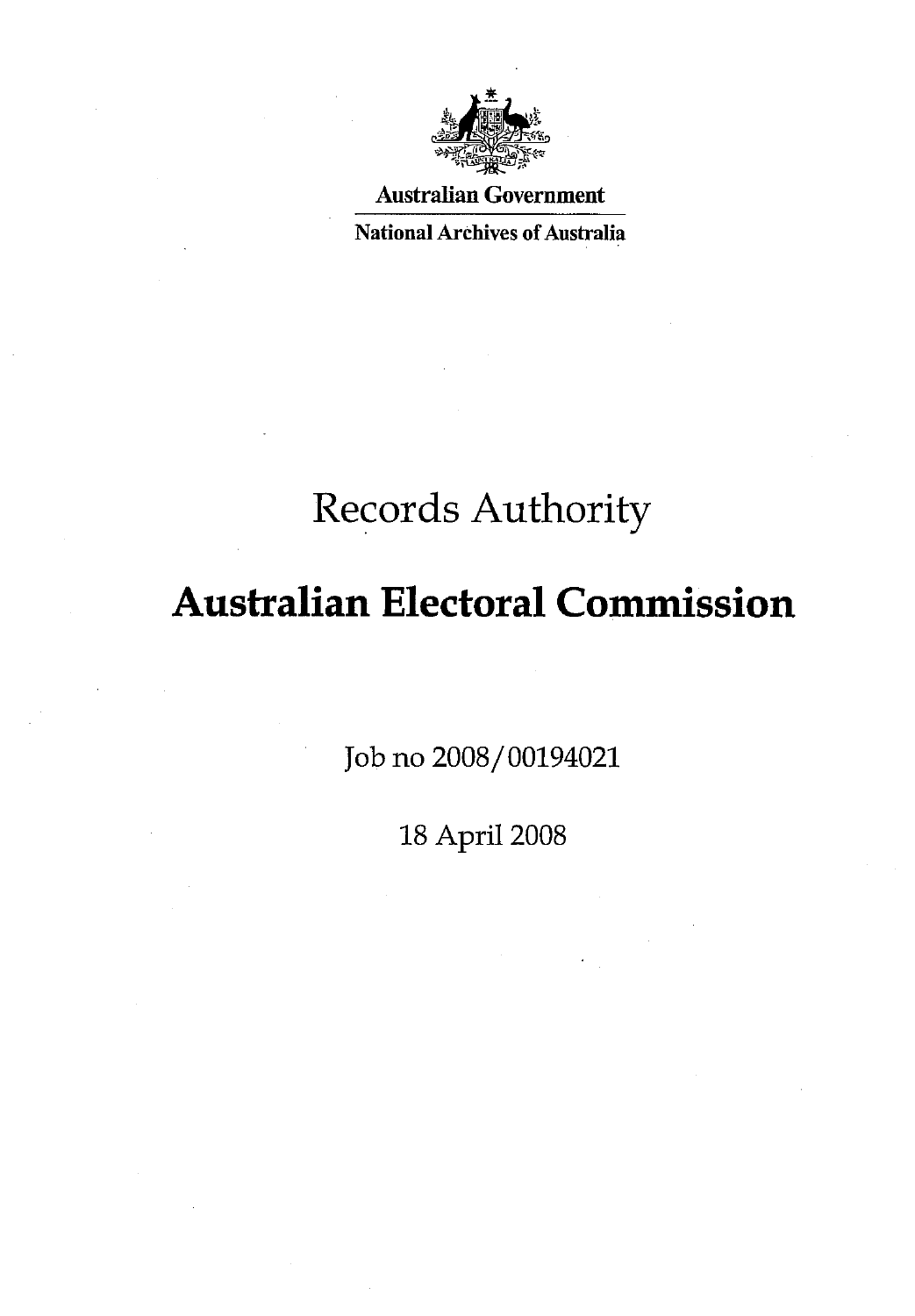#### © Commonwealth of Australia 2008

Ŷ.

This work is copyright. Apart from any use as permitted under the Copyright Act 1968 no part may be reproduced by any process without prior written permission from the National Archives of Australla. Requests and inquiries concerning reproduction and rights should be directed to the Publications Manager, National Archives of Australia, PO Box 7425, Canberra Mail Centre ACT 2610, Australia.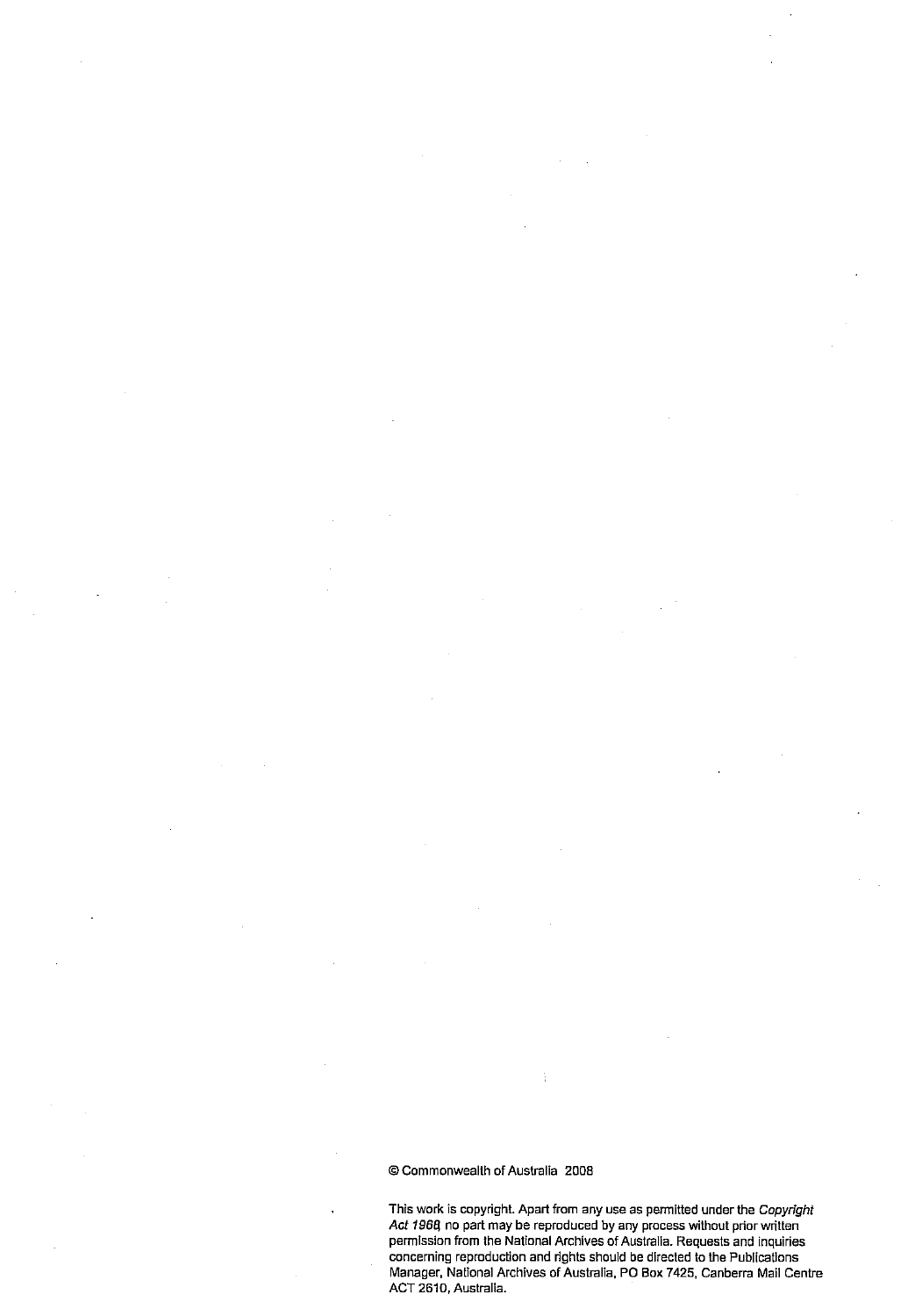### **CONTENTS**

 $\overline{\phantom{a}}$ 

| <b>APPLICATION OF THIS AUTHORITY</b> | 5 |
|--------------------------------------|---|
| <b>CONTACT INFORMATION</b>           | ĥ |
| <b>AUTHORISATION</b>                 |   |
| <b>CLASSES</b>                       | Q |

ELECflONS, BALLOTS AND REFERENDUMS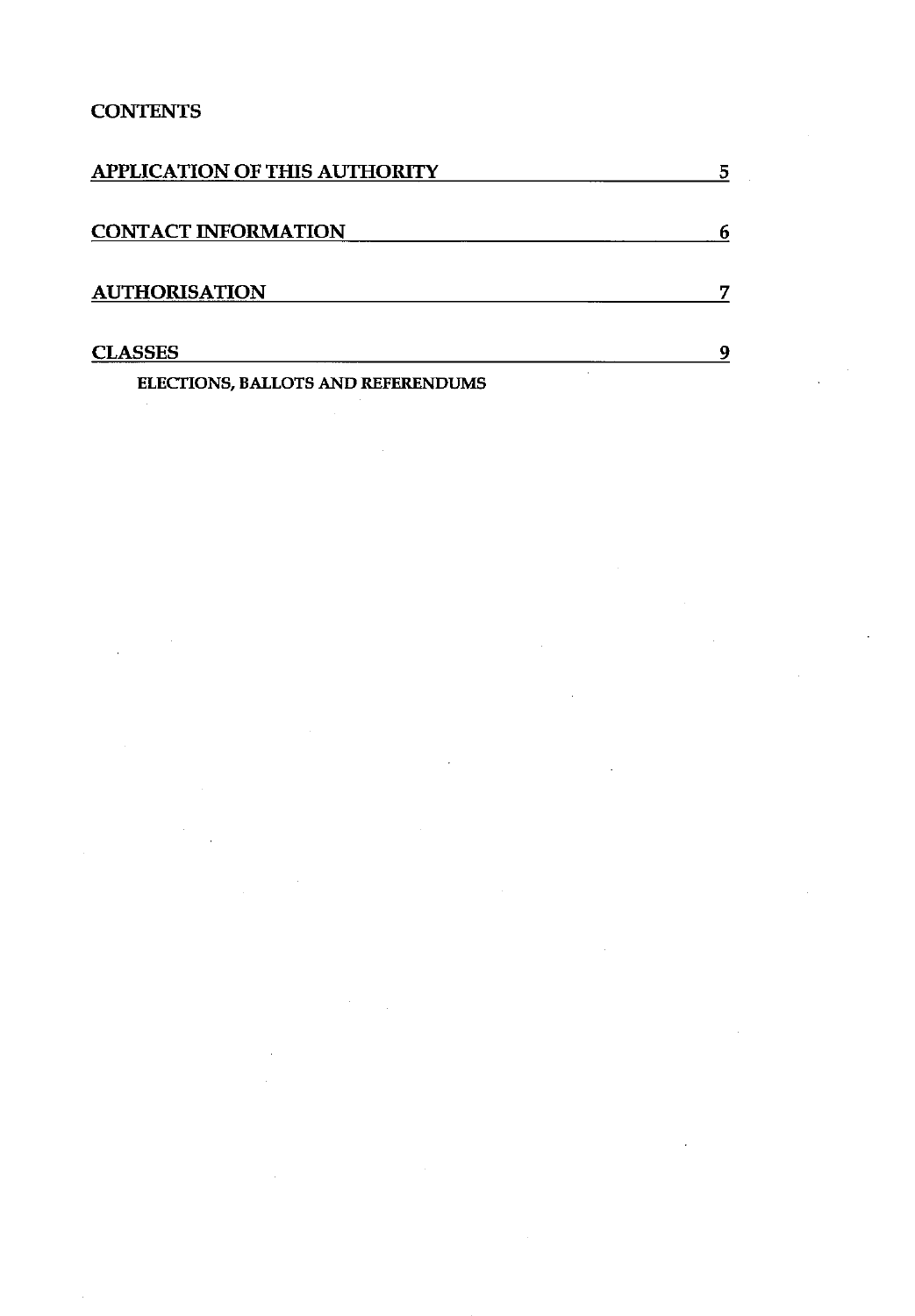[This page has been left blank intentionally.]

4

 $\ddot{\phantom{0}}$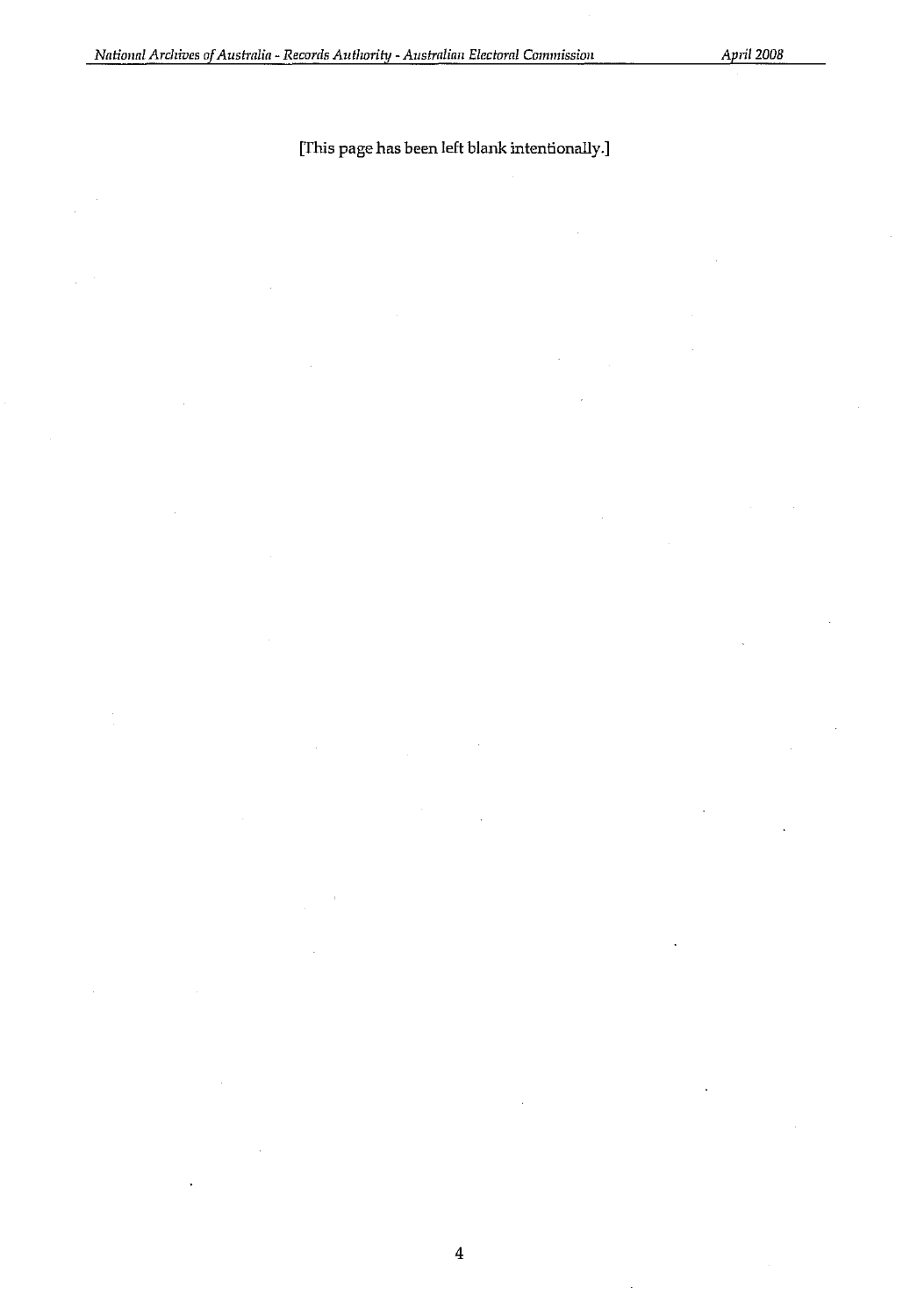### **APPLICATION OF TIllS AUTHORITY**

1. This Authority should be used in conjunction with Records Disposal Authority 2005/210284 issued to the Australian Electoral Commission (AEC) on 26 October 2005.

2. Class 19262 in this Authority supersedes class 11726 in RDA 2005/210284, which should not be used **to sentence records.** 

3. This Authority should be used in conjunction with the Administrative Functions Disposal Authority (AFDA) issued by the National Archives to cover administrative records cornmon to most Commonwealth agencies.

4. This Authority should be used in conjunction with general disposal authorities issued by the National Archives that cover other types of records that may be created by the AEC such as encrypted records and source records that have been copied.

5. This Authority is to be used to sentence records. Sentencing involves the examination of records in order to identify the individual disposal class to which they belong. This process enables sentencers to determine the appropriate disposal action for the records. Advice on sentencing is available from the National Archives.

6. Where the method of recording the information changes (for example from a manual system to an electronic system, or when information is migrated from one system to a new system) this Authority can still be used to sentence the records created, providing the records document the same function and activity. The information must be accessible for the period of time prescribed in this Authority. The AEC will need to ensure that any software, hardware or documentation required to enable continuing access to the data is available for the periods prescribed.

7. In general, retention requirements indicate a minimum period for retention. The AEC may extend minimum retention periods ifit considers that there is an administrative need to do so. Where the AEC believes that its accountability will be substantially compromised because a retention period or periods are not adequate, it should contact the National Archives for review of the retention period.

8. The AEC may destroy certain records without the formal authorisation as a normal administrative practice. This usually occurs where the records are duplicated, unimportant or for short-term use only. It does not replace the records disposal arrangements agreed to in authorities. Advice and guidance on destroying records as a normal administrative practice is available from the National Archives' website at www.naa.gov.au

9. From time to time the National Archives places 'freezes' on the disposal of some groups of records, which places a moratorium on the destruction of these records. If you require further information about disposal freezes and whether they affect the application of this Authority, please contact the National Archives.

10. Records in the care of the AEC must be appropriately stored and preserved. The AEC must meet this obligation to ensure that the records remain authentic and accessible over time. Under section 31 of the Archives Act 1983, access arrangements are required for records that become available to the public after thirty years.

11. Appropriate arrangements should be made with the National Archives when records are to be transferred into custody. The National Archives accepts for transfer only those records designated as national archives.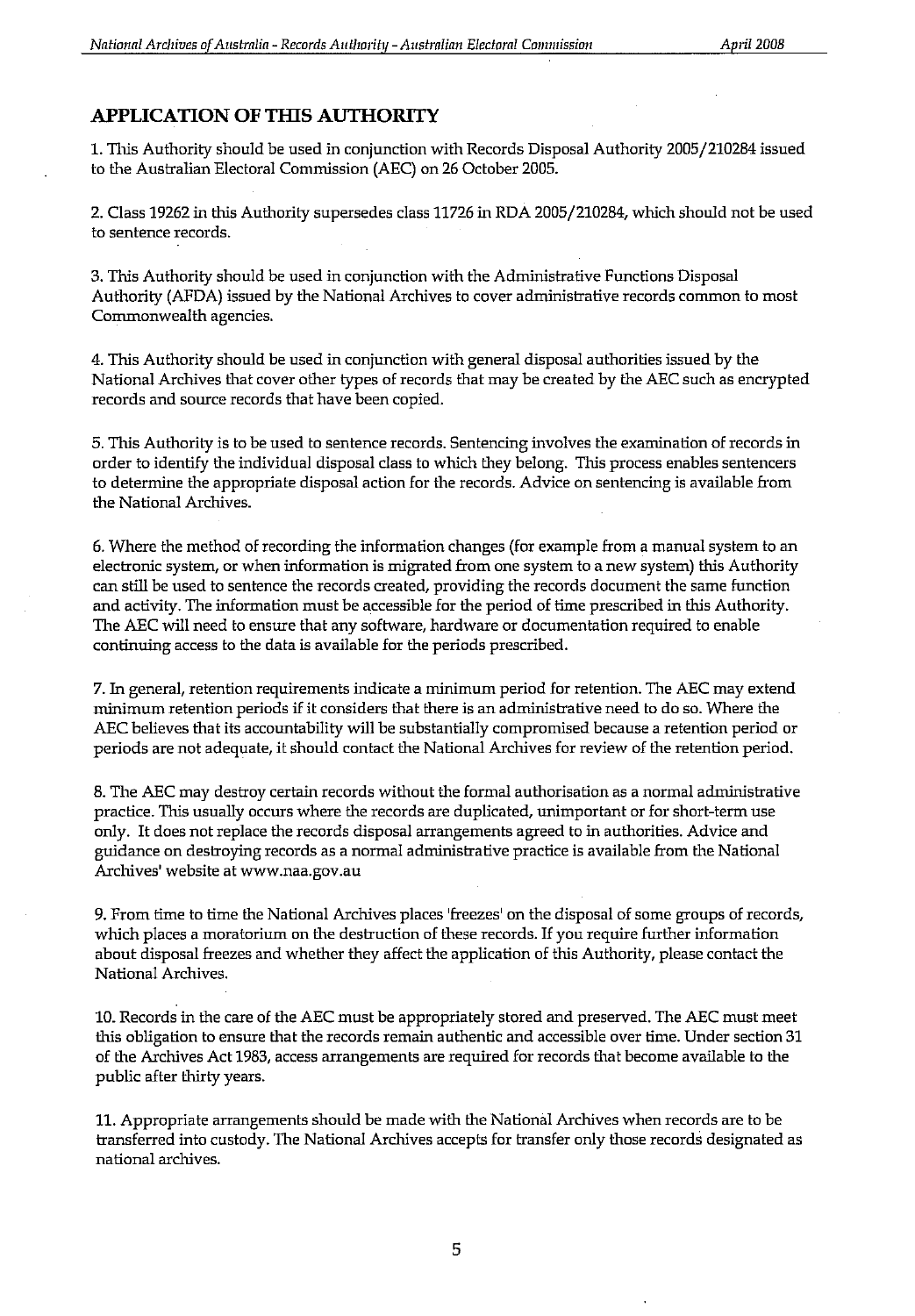12. Advice on how to use this Authority is available from the AEC's records manager. If there are problems with the application of the authority that cannot be resolved, please contact the National Archives.

#### **CONTACT INFORMATION**   $\ddot{\phantom{a}}$

For assistance with this authority or for advice on other recordkeeping matters, please contact National Archives' Agency Service Centre.

Queen Victoria Terrace Tel: (02) 6212 3610 Parkes ACT 2600 Fax: (02) 6212 3989 Canberra Mail Centre ACT 2610 Website: www.naa.gov.au

POBox 7425 Email: recordkeeping@naa.gov.au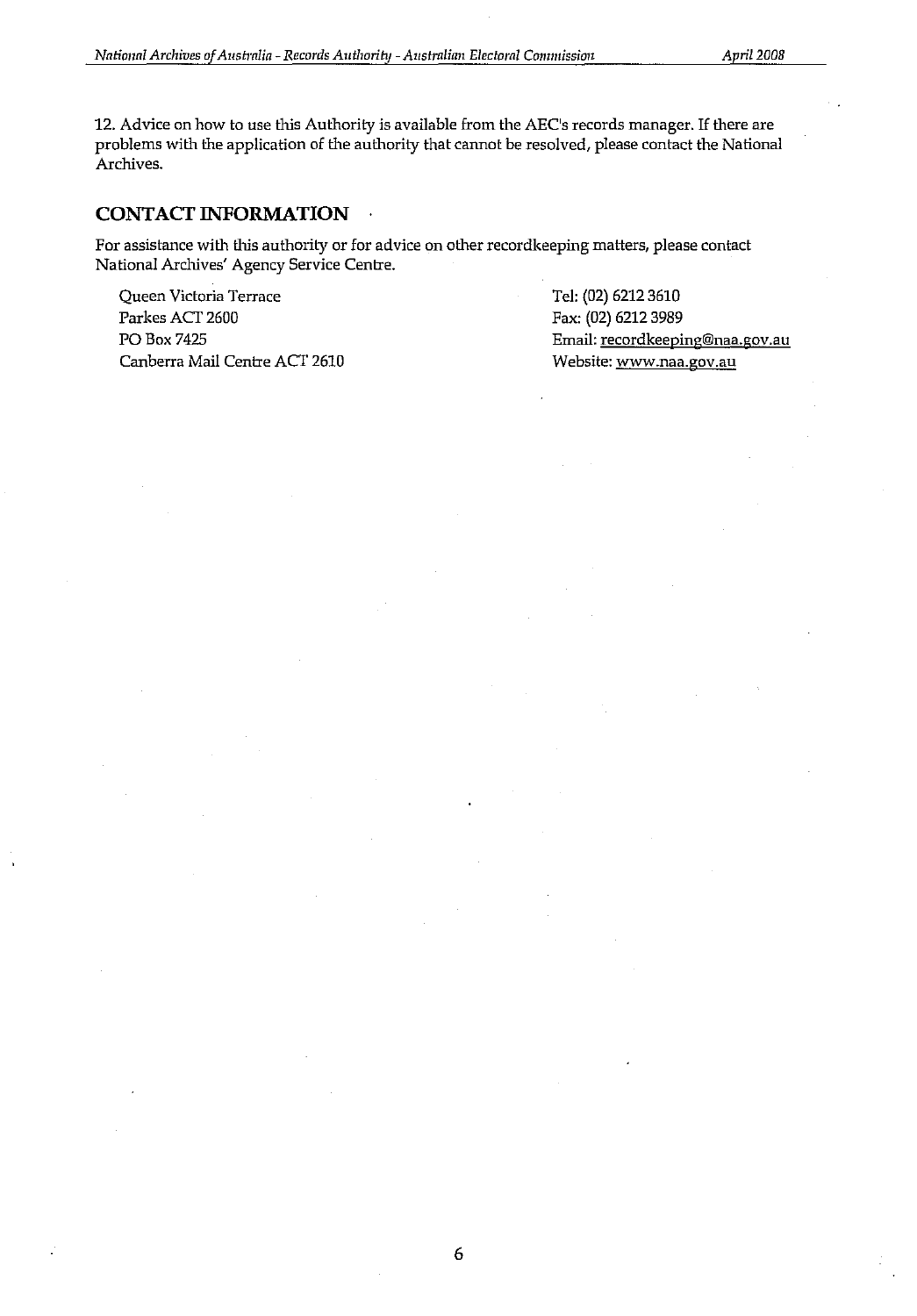## **AUTHORISATION**

### **RECORDS AUTHORITY**



This authorisation applies to only the disposal of the records described on the authority in accordance with the disposal action specified on the authority. The authority will apply only if disposal takes place with the consent of the agency that is responsible at the time of disposal for the functions documented in the records concerned.

**Authorising Officer** 

Ross Gibbs Director-General National Archives of Australia

Date of issue:

 $18.04.2008.$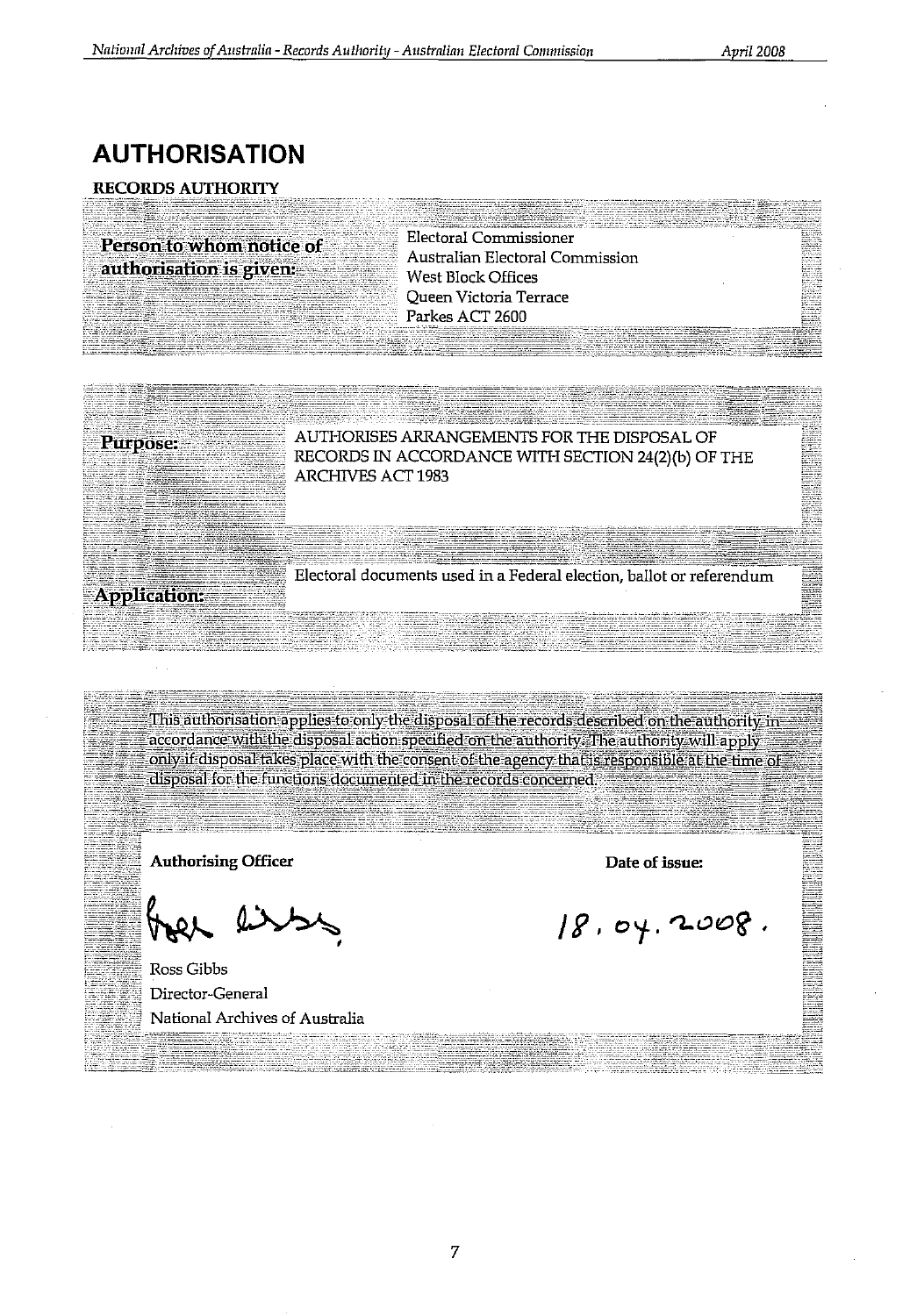$\ddot{\phantom{a}}$ 

 $\label{eq:2.1} \begin{array}{ccccc} & & & \rightarrow & & \uparrow & \\ & & \downarrow & & & \downarrow \\ & & \downarrow & & & \downarrow \\ \end{array}$ 

k

 $\label{eq:2.1} \mathcal{L} = \frac{1}{2} \left( \frac{1}{2} \left( \frac{1}{2} \right)^2 - \frac{1}{2} \left( \frac{1}{2} \right)^2 \right) \left( \frac{1}{2} \right) \, .$ 

 $\bar{\mathcal{A}}$ 

 $\sim 10^{11}$ 

 $\frac{1}{\sqrt{2}}$ 

[This page has been left blank intentionally.]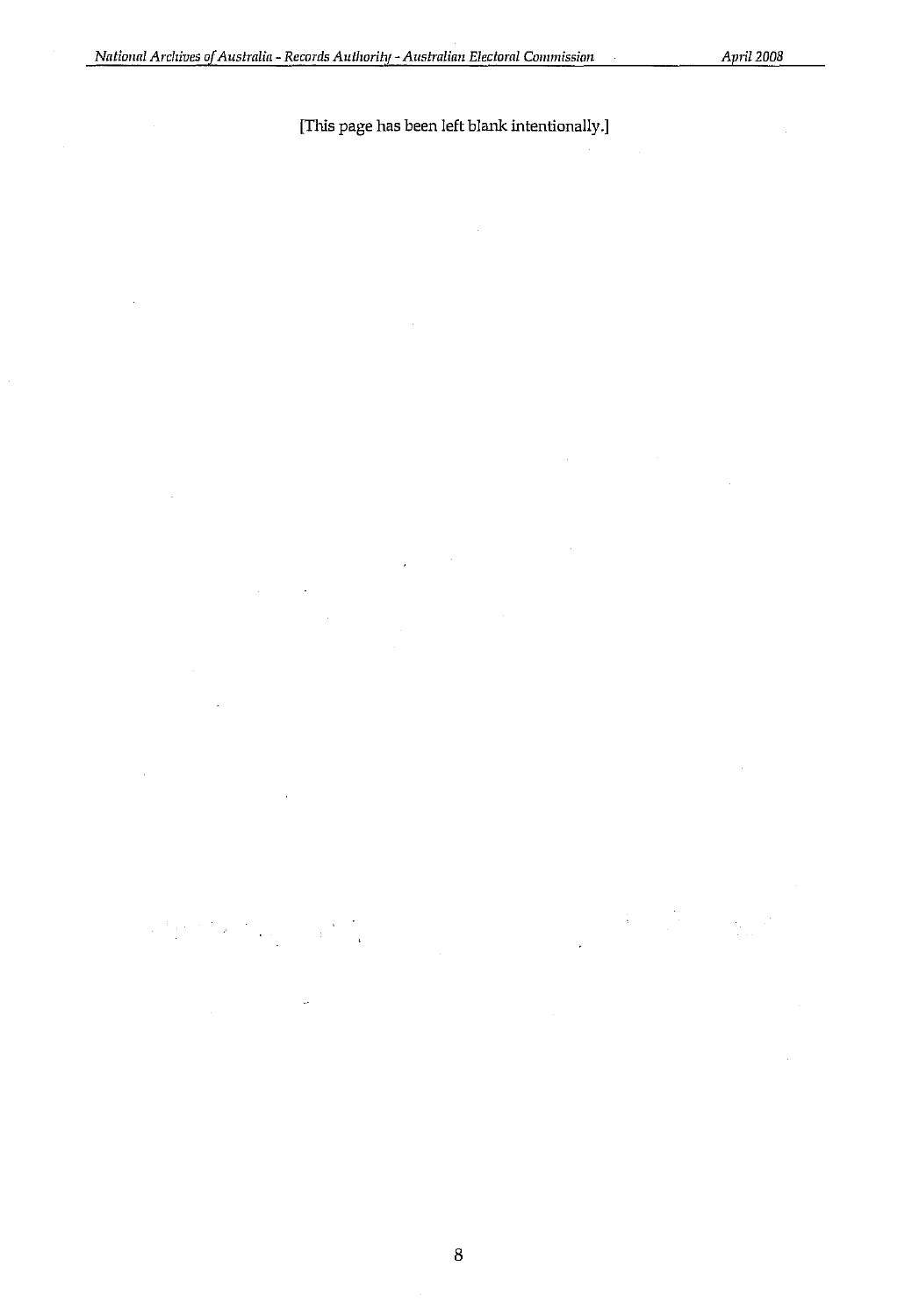## **ELECTIONS, BALLOTS AND REFERENDUMS**

The function of managing, conducting and assisting in locai government, state, territory and federai eiections, ballots, referendums and plebiscites. Includes by-elections, provision of eiections for Aboriginai organisations and ballot votes for industrial organisations and various other bodies. Also includes the issue of writs, managing agreements to conduct elections for another party, planning the election process, managing nominations and declarations of candidates, developing rules and procedures for elections, organising polling arrangements, providing polling information, equipment and materials, conducting the elections, sorting and counting votes and reviewing and evaluating aspects of the election system. It also involves identifying non-voters and electoral fraud and challenges to the validity of any election.

For parliamentary inquiries into an electoral event, use GOVERNMENT RELATIONS - Inquiries.

For handling breaches of the Act relating to elections, ballots and referendums, use LEGAL SERVICES - Infringements.

For delegation of power to employ staff under the Electoral Act, use ESTABLISHMENT -Authorisations.

### **Post Election Operations**

The activity of finalising operations following an election. Includes the collection, storage and disposal of electoral documents.

For identification of suspected non-voters or multiple voting following an election, use ELECTIONS, BALLOTS and REFERENDUMS - Scanning.

### **Entry** Description of records **Disposal action**

- 19262 Electoral documents used in a Federal election, Destroy when all the following ballot or referendum. Includes but is not restricted to:
	-
	-
	-
	-
	-
	- pre-poll vote certificates. The state of the Senate term; and

- ballot papers not less than 6 months have<br>
 not less than 6 months have<br>
 not less than 6 months have<br>
 elapsed since the declaration of elapsed since the declaration of • certified lists of voters the poll in which the documents • certified copies of the roll were used, except for Senate elections, where Senate ballot • declarations<br>
oapers may only be destroyed<br>
oapers may only be destroyed • postal vote certificates **and the destroyed in the completion** of the
	- the documents are no longer required by the Eiectoral Commission for the performance of its functions; and
	- the Electoral Commissioner has directed that the documents can be destroyed

Note: The destruction of records in this class was subject to s393A (10) of the Commonwealth Electoral Act as at 17 April 2008